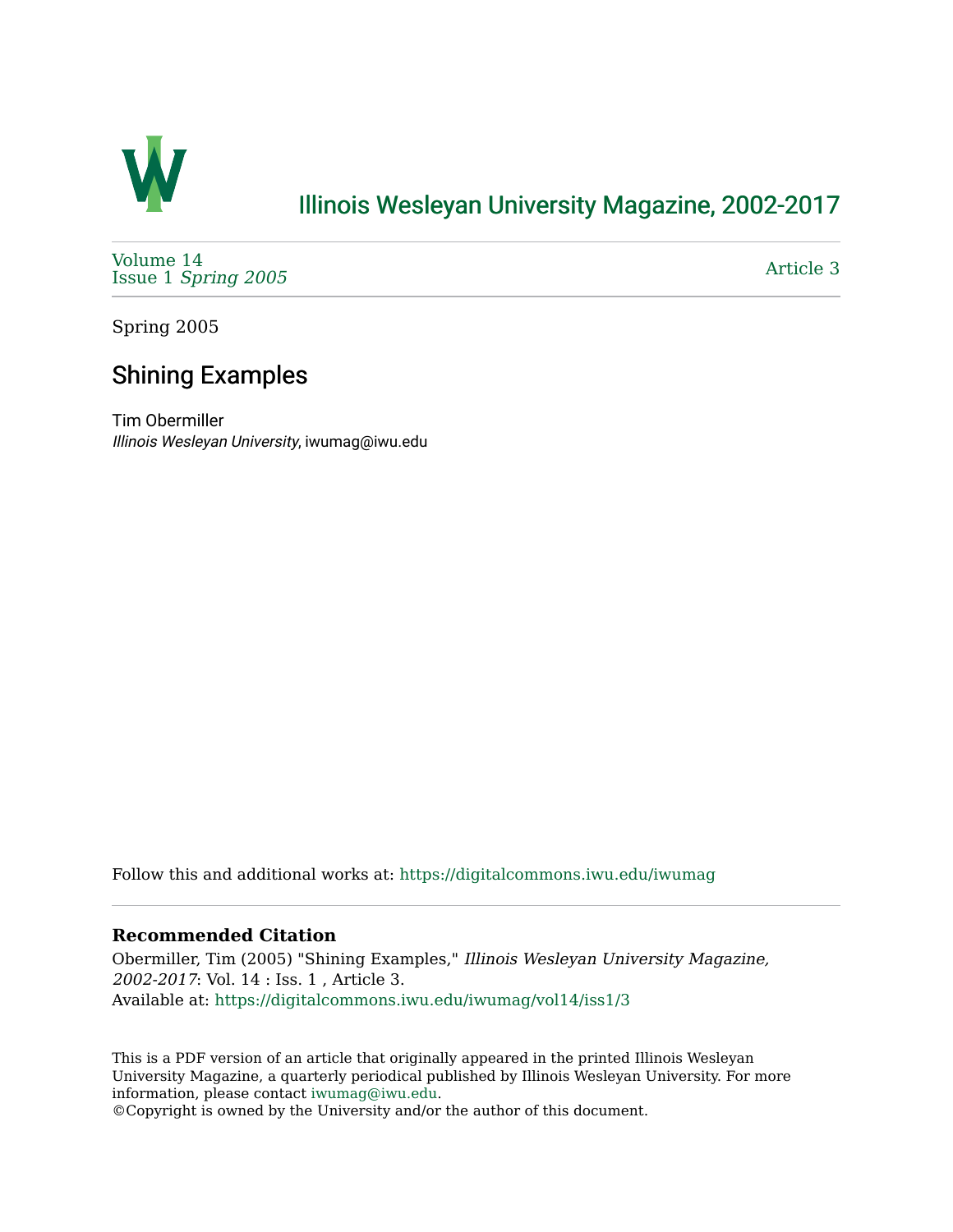# Shining Examples

#### **The University's Merwin Gallery exhibit of kiln-glass reveals the luminous beauty and startling potential of an emerging art form.**

### **By Tim Obermiller**

At Illinois Wesleyan's Merwin Gallery, the dark silhouette of a figure stands against a background of swirling blues, its head hung in a mood of quiet contemplation. Yet inside this figure bursts a radiant explosion of light and colors, as if a universe were being born within its human shape.

"Look at the vibrancy," says IWU Professor of Art Kevin Strandberg, with a tone of awed admiration. "Look at the colors, they will never fade. It's the organic brilliance – the light — that makes it so alluring."

Called *The Universe Within,* by Narcissus Quagliata, the piece is one of 70 glassworks that were displayed at the Merwin Gallery in the University's School of Art this winter for an exhibit entitled "Contemporary Kiln-Glass: A Survey of Work from the Bullseye Glass Co. Collection and the Bullseye Connection Gallery."

Unlike blown glassmaking, which has dominated the world of art glass for centuries, the pieces displayed in the exhibit represent examples of a technique known as



Narcissus Quagliata's 2002 piece The Universe Within uses painting-with-light techniques to express the union of human and cosmos. (Photo by Jamie Stukenberg)

glass-fusing. In its ancient practice, beginning in 2,000 B.C., chunks of colored glass were melted in a kiln and fused into luminous jewelry and pottery. It was a tradition that had been largely forgotten until the late 19th century, when artists revived the technique.

It gained more popularity when the Bullseye Glass Company in Portland, Ore., introduced the first line of tested, compatible glasses for kiln-forming over 20 years ago. Since then, computercontrolled kilns are beginning to pop up in art departments and studios around the country including Illinois Wesleyan's School of Art, where Strandberg is in his second year of teaching glass-fusing to University students who are eager to learn about it.

While masters of the form can construct incredibly sophisticated pieces of kiln-formed glass,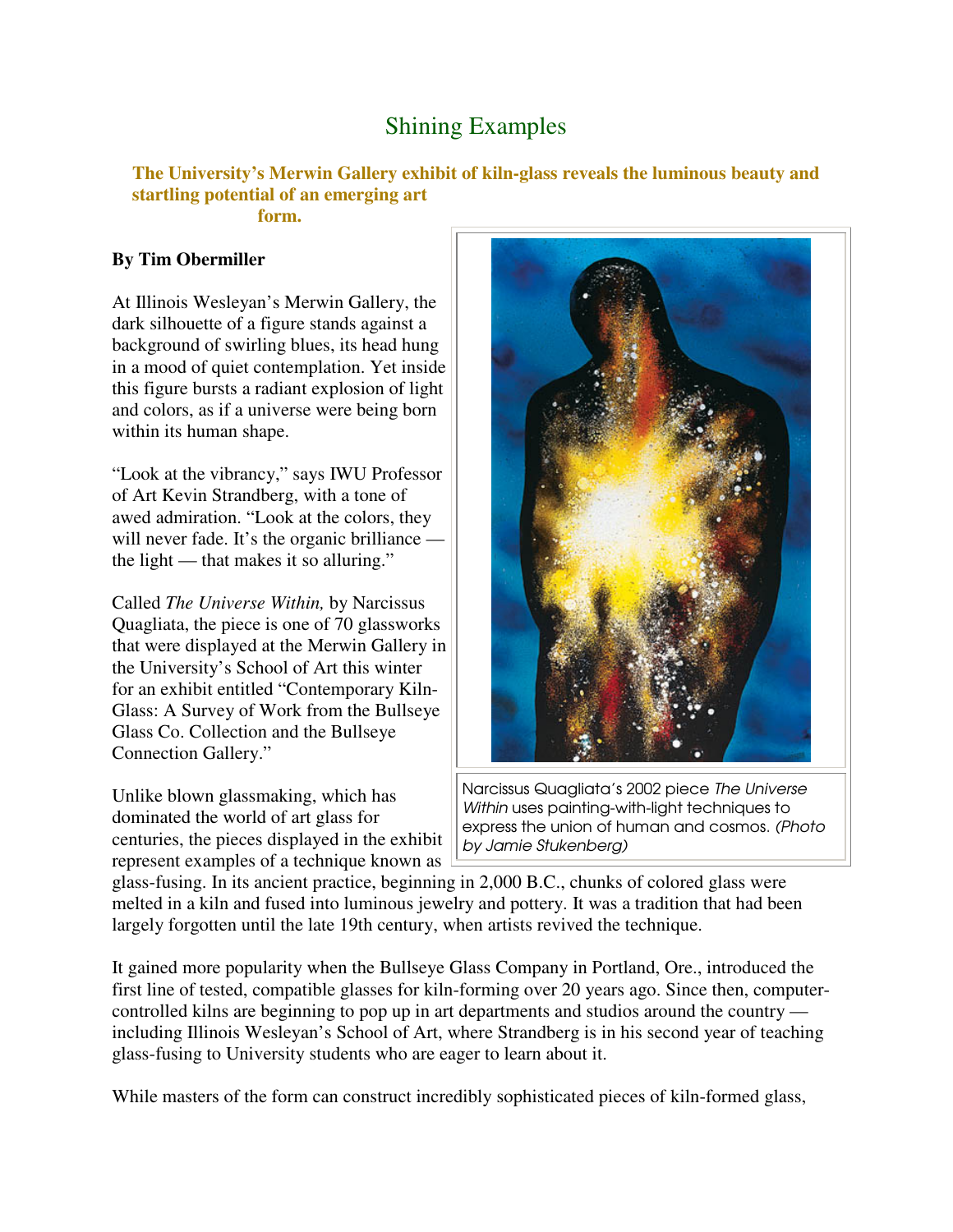Strandberg says its growing popularity among his students relates to the fact that "even in its simplest forms, this stuff is so pretty." Unlike glassblowing, which usually takes a long time to master, beginning students can make attractive kiln-glass pieces almost immediately, says Strandberg.

Although glassblowing continues to be the more commonly taught of the two mediums, Strandberg says that kiln-forming is starting to catch the attention of both artists and teachers and that the Merwin Gallery's Bullseye exhibit displayed some of the very best of what this emerging art form has to offer.

Strandberg's own passion for kiln-made glass is relatively new, and surprises even himself. A member of the faculty since 1979, Strandberg is best known for his work in non-glass mediums such as bronze, aluminum, and ceramics. He is especially interested in mixing mediums into surprising but coherent designs. With that in mind, he began to experiment with kiln-forming while working on a very personal piece of art in 2002.

After the Sept. 11, 2001, terrorist attacks that destroyed the World Trade Center, Strandberg began what he would later dub his "Homeland Security" series that expressed his emotions about the 9/11 tragedy, coupled with primal childhood fears. Although the sculptures he created for the series were mostly made of cast bronze and aluminum — twisted into the shapes of tornadoes and other ominous cloud formations — he wanted to include smaller, house-shaped structures that would be made of glass to express fragility and vulnerability. Casting glass in a large kiln at the IWU art studios, Strandberg spent a year experimenting with the form — with mixed results. "I had a 50-percent success rate," Strandberg says. "And that isn't bad," he adds with a laugh.



Art professor Kevin Strandberg stands amid the luminous examples of kilnglass art exhibited at the University's Merwin Gallery. (Photo by Jamie Stukenberg)

In his search for special kiln-forming glass for his project, Strandberg was referred to the Bullseye Glass Company in Portland. He learned that the company which has an active relationship with glass artists through its gallery and resource center — was planning a conference to teach the kiln-forming process. Strandberg mentioned that fact to then Illinois Wesleyan President Minor Myers, who insisted that Strandberg travel to Portland at the University's expense to learn all he could. Not long after that conversation, Myers was diagnosed with the lung cancer that would later take his life.

"When we received word of his diagnosis, all plans just went on hold," says Strandberg quietly. "After [Myers'] death, we were all too devastated to think about it." It was Miles Bair, director of the School of Art, who suggested Strandberg make the journey to Portland. "The idea was that I should be given the opportunity [President Myers] wanted for me,"

Strandberg says.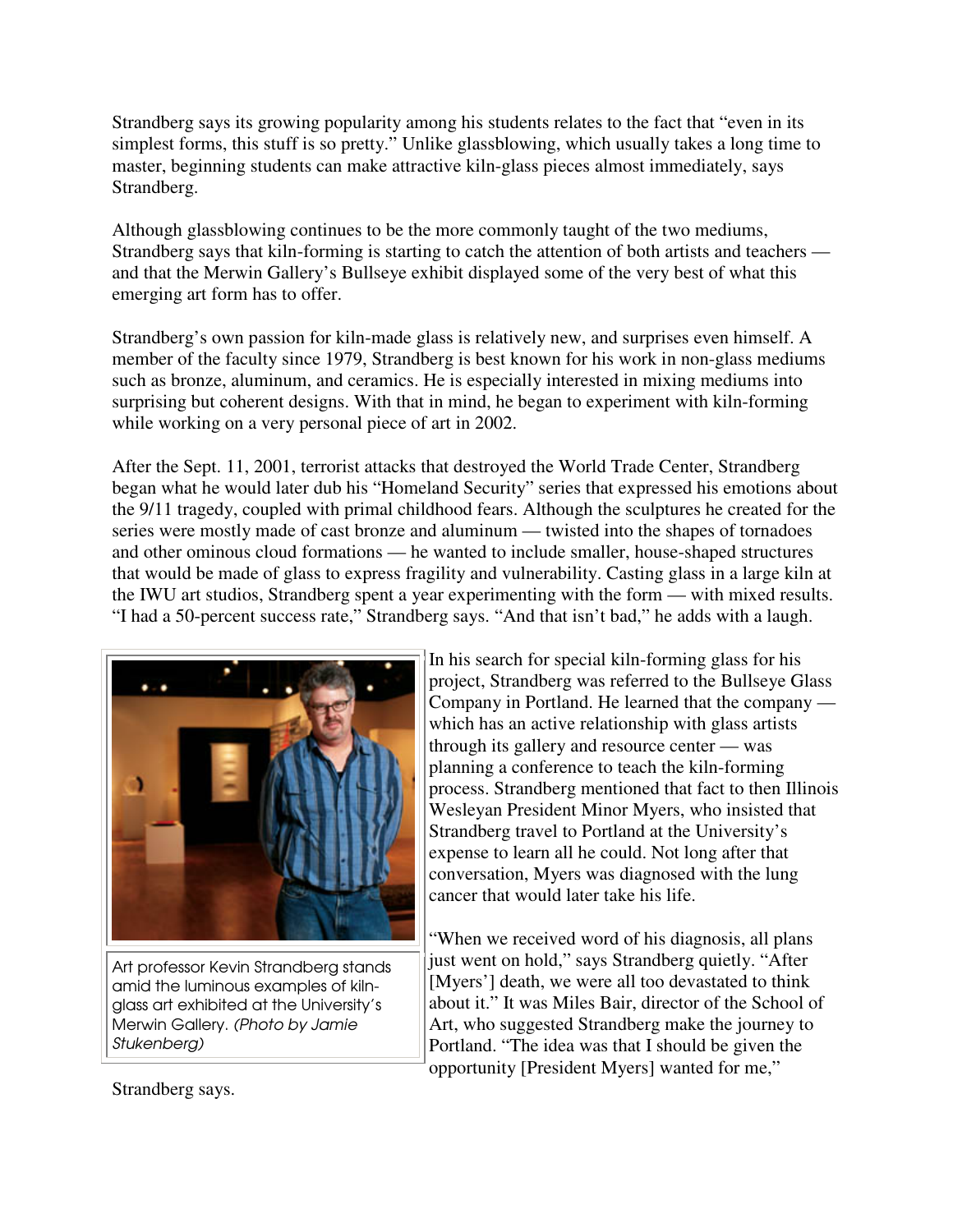At the Bullseye conference, Strandberg not only discovered an exciting new form of art, but also inspiration for his teaching. "I went there to fine-tune my glass skills," he says. "I was just floored. I thought, 'This is a custom-fit for Wesleyan.'"

The University administration agreed, allowing Strandberg to develop a class on kiln-forming, first offered in 2003 with new kilns purchased by the School of Art and glass donated by the Bullseye Company. "We were absolutely thrilled," says Ted Sawyer, director of research and education at Bullseye Glass Company, who helped put IWU on Bullseye's donation program after working with Strandberg at the conference. Like many at Bullseye, Sawyer is an artist himself, with several examples of his kiln-glass work displayed in the Merwin exhibit.

While making kiln-glass can be extremely complex, the development of more sophisticated equipment and specialized glass products have actually made kiln-forming easier for first-time artists, says Sawyer. "No one can suddenly decide they want to blow glass tomorrow. It takes 10 years before you can make anything. With kiln-forming, you see the results of your creativity almost immediately."

"There's a great immediacy to kiln-forming," he adds.

That feeling of immediacy is visible on the faces of Strandberg's students as they sit in Strandberg's class hunched over pieces of Bullseye glass. The sound of glasscutters zips across the room. "I have to admit, I'm addicted," says theatre major Kate Anderson '05 as she arranges colored glass shapes that will soon become a lampshade. "I have a stained-glass background, so this class was a great transition for me." Anderson took the original class in 2003, and enjoys continuing to work on projects in her free time. "Glass is just the coolest medium," she says. "I could do this for the rest of my life. I'm looking into getting my own kiln in the next few months."

That's not as implausible as it might sound. Of Illinois Wesleyan's three kilns, two are the size of large microwave ovens, and the other is about four feet long. "You don't need a giant furnace burning 24-7 for kiln-



In a new kiln-forming class launched last spring, Strandberg demonstrated how to piece together a cut-glass layout. (Photo by Marc Featherly)

forming," says Strandberg. "A lot of artists fuse glass like this into jewelry or plates for art fairs." IWU's computerized kilns bring temperatures up to 1,500 degrees Fahrenheit and cool them down slowly as needed.

The art of kiln-forming or "fusing" glass is based on a simple fact: if you apply heat to glass, it will soften. The artist arrange chunks of glass, called "cullets," and sheets of glass into a cold kiln and heats them until the pieces stick (or "fuse") together into a desired design. Kiln-fusing techniques include bending and shaping glass using the heat of a kiln. More advanced techniques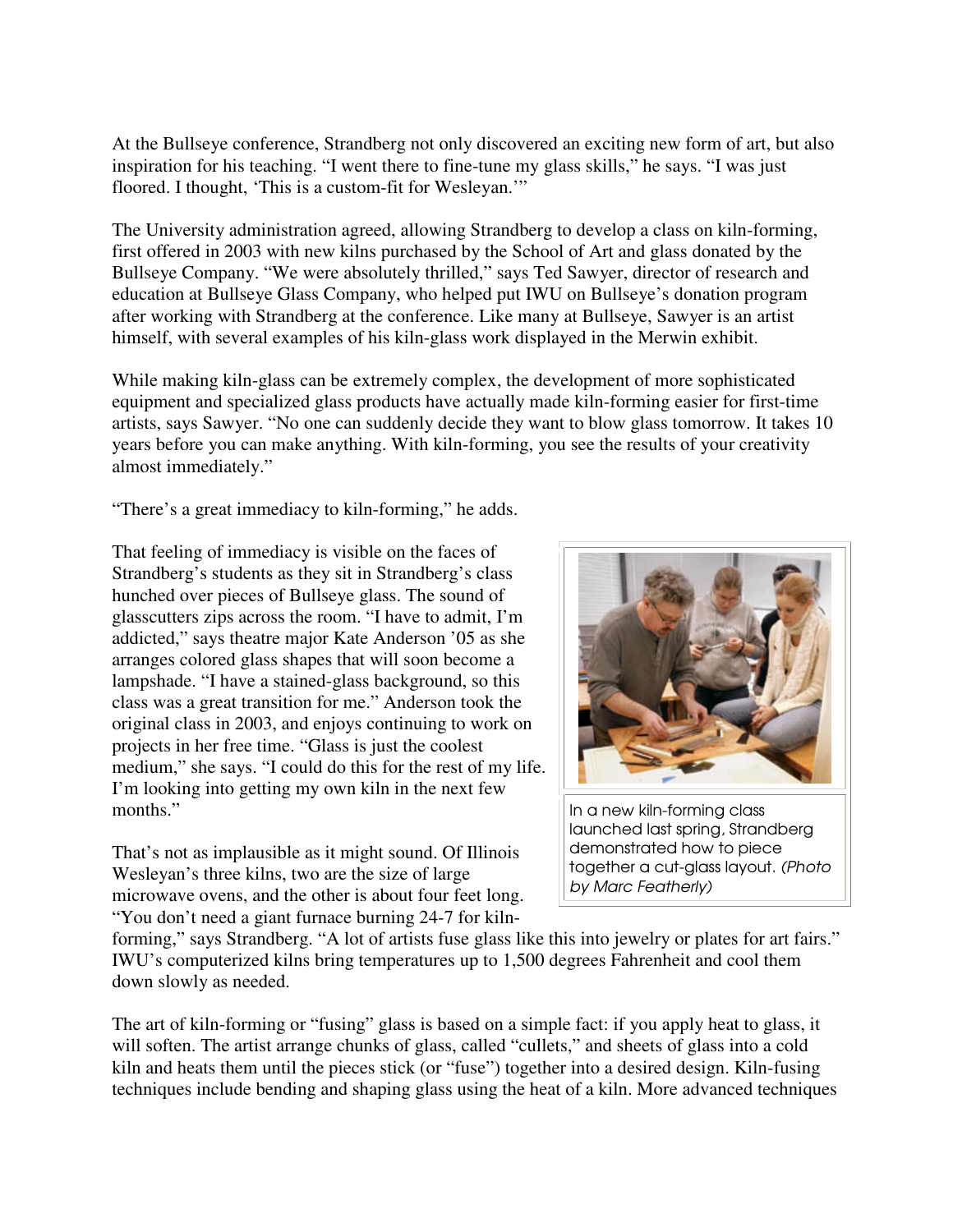include "combing," which involves using a tool to distort the shape of the glass while it is hot, and kiln-casting, which involves filling a mold with cold glass chunks and heating the mold in a kiln. Such methods differ from the more popular "hot shop" technique of glassblowing, where the artist heats the glass and then shapes it on a rotating rod.

According to Sawyer, Illinois Wesleyan is unusual in choosing the kiln-forming path. Although many universities have glass programs, they are centered on glassblowing. "Glass programs on the university level are almost always hot shops," says Sawyer. "Let's face it, that kind of program is really sexy."

"It's like rock and roll," says Strandberg of hot shops, like the one at Illinois State University run by his friend, John Miller. "It's a bit too intense for me — a bit too frantic," he adds with a laugh. Strandberg says that creating kiln-formed art is much more meticulous: an artist has to have an idea where each piece will fit before the glass touches the kiln. "Sometimes there are surprises — good or bad — but you have to have a game plan," unlike glassblowing, which tends to be more spontaneous.

"I'd say you need to be a little eccentric [to be a glassblower]," admits Miller, who has been running Illinois State's glass program for a little over two years. "Glassblowing is intense, fastmoving and exciting. There is nothing like it."

Though the two forms of glassworking have different personalities, they are not mutually exclusive. As pieces in the exhibit demonstrate, the kiln-forming technique can be complemented by glassblowing, sculpting, and even sketching with glass powder before fusing glass in a kiln.



(above), Klaus Moje pioneered a contemporary approach to kiln glassmaking. (Photo by Jamie Stukenberg)

It was Miller who suggested Strandberg contact Bullseye glass when he was first experimenting with the kilnforming process. The two friends, who ride motorcycles together, held a demonstration in January of a technique developed by famed glass artist Klaus Moje called the "Australian Roll-up." A combination of kiln-forming and glassblowing, the roll-up allows for fused glass to be fired again, this time in a hot shop. The results can be astounding. The exhibit offers examples of the roll-up, including Moje's work and the graceful curves of Steve Klein's *Lybster 2 Marquette*, a rendition of the rolling Scottish hills that holds emotional power in its simplicity.

Strandberg had seen works by Moje, Klein, and several other artists in an exhibit by the Bullseye Company's Connection Gallery in Portland and wondered if it might

be possible to bring the show to Illinois Wesleyan. Although the exhibit he saw had been disbanded, Bullseye Connection Gallery Director Lani McGregor agreed to develop a new exhibit for Strandberg — one that would encompass not just pieces of art, but a comprehensive look at the modern history of kiln-forming.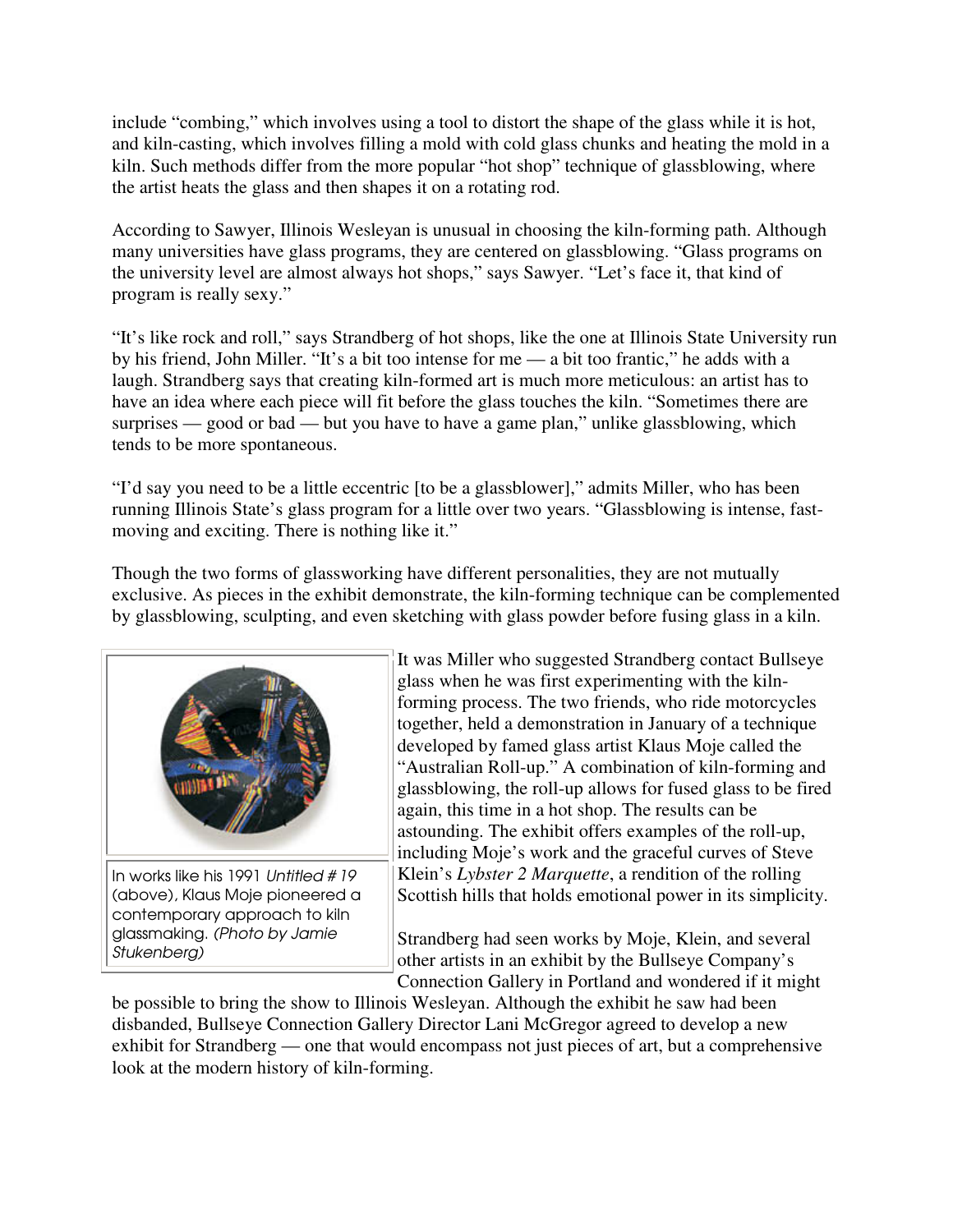"It's amazing how ambitious the exhibition is," says Jennifer Lapham, director of the Merwin & Wakeley Galleries, of the 70 pieces from 45 different artists across the world. "It uses every resource we have available — all our pedestals, and temporary walls are out there." Bullseye shipped the exhibit in specially packaged crates that were too large for the gallery's inner doors. "Much of it had to be unpacked outside the gallery," says Lapham. Bullseye even sent over a special handler who assembled the pieces, a rarity in art exhibits.

"Bullseye is really behind the kiln-forming movement," said Strandberg. "They developed the glass used in modern kiln-forming and work with artists to develop new techniques for the glass."

The company invites about eight artists a year to the factory's resource center to work with the glass. "Bullseye brings in artists who have an idea of what they want to do with the material," says Sawyer. "We connect with masters because we are interested in seeing if an idea can be done. We let them experiment."

Through this artist exchange program, new techniques have emerged. At Bullseye, artist Quagliata perfected the use of finely ground glass powder, allowing him to sketch onto the cold glass before it is fused. The technique, called "painting with light," gives the illusion that a paintbrush touched the glass. The exhibit boasted the Jeff Wallin's work *Synthesis,* with a detailed portrait of two men created entirely in the painting-with-light technique.

A haunting Bullseye collaboration was on display in the exhibit's *Study for Two Skulls,* by Mexican artist Rafael Cauduro. Sculpting two skulls out of plastersilica, Cauduro kiln-cast glass all around the skulls and dug out the plaster, in a process called reverse-relief kiln-casting. The result is a striking image of the skulls in relief against a deep mire of dark glass.

"The exhibit represents a relationship between art and industry that few companies follow," says Lapham. "It allows the artists to work with the materials and push the technology. It's beneficial for both."

Sawyer believes that each new collaboration helps

expand the art field. As an artist, "I stand on the shoulders of others who developed ideas before me," he says. "And I hope they will stand on my shoulders as I move ideas forward. We will leapfrog into the future."

The collaboration creates another benefit. As artists work at Bullseye, they often help offset the expense of studio time and materials by giving one of the pieces they create to the company. The



process and are considered part of what makes each piece unique. (Photo by Jamie Stukenberg)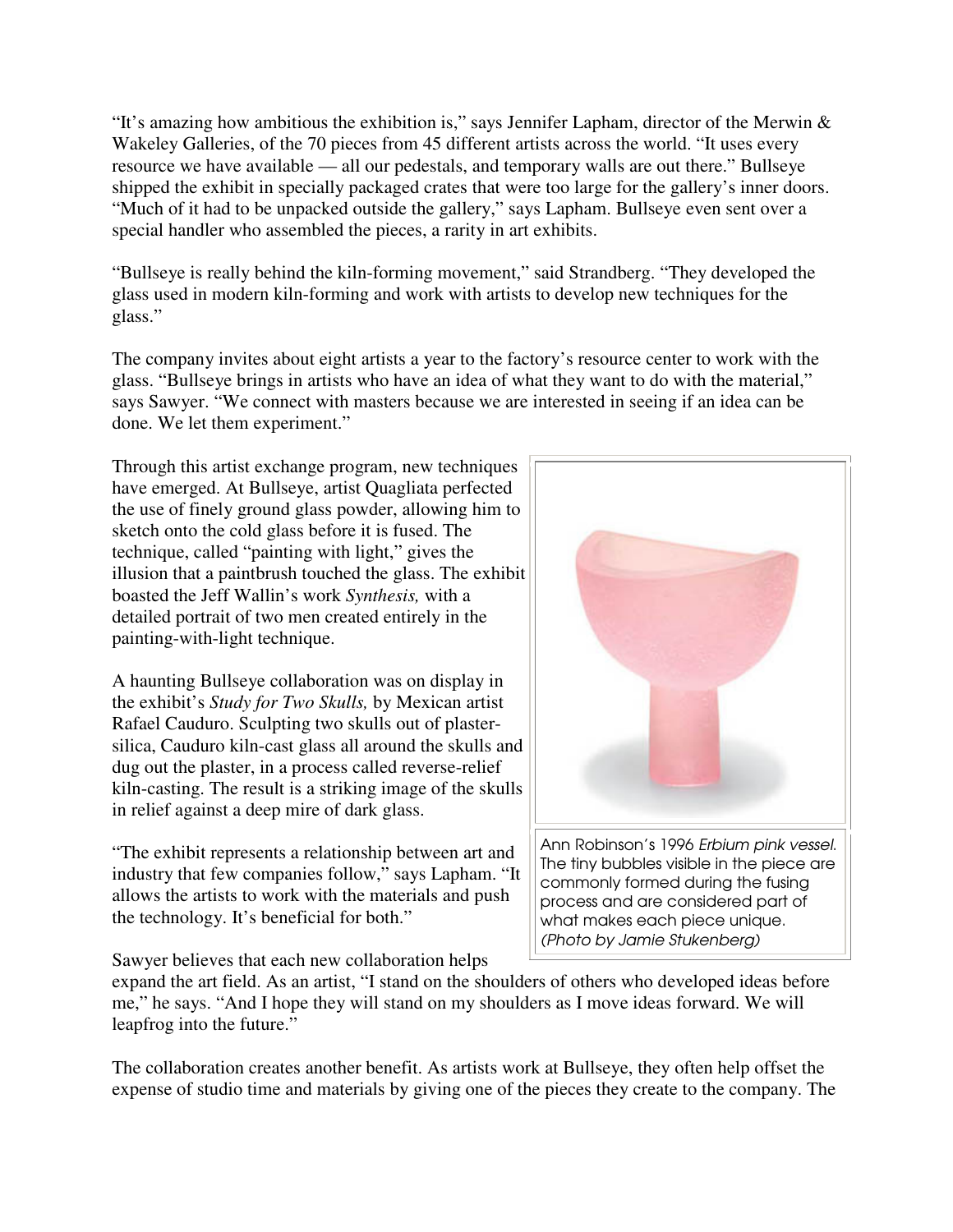result is a growing collection of kiln-formed work. Many of those pieces appeared in the Illinois Wesleyan exhibit. Others are on loan from artists, with selling prices that range from under \$100 to over \$25,000.

As Strandberg guides a visitor through the gallery, he marvels at the potential of the form as expressed in the pieces on display. Stopping in front of Ann Robinson's Erbium pink vessel, Strandberg comments simply, "It is luminous." He says he is always amazed by the way the light captures the art. "They look so gossamer — but they can weigh more than some bronze casting."

It's the luminosity of kiln-formed glass art that has drawn Strandberg to the medium. During the Bullseye exhibit, two of his works were shown in a display case at the Merwin Gallery entrance, along with examples of glass-blown art by Strandberg's ISU colleague, Miller. As in his "Homeland Security" sculptures, a small house is featured in Strandberg's piece All Summer I Dreamed of Mountains — only this time the house is placed against a serene backdrop of mountains and sky, without an ominous cloud in sight.

Strandberg reflects that the "lightness" of kiln-glass has, by its very nature, changed the tone of his art. His previous work in metal, he reflects, represents a connection to "working with things of the earth," while glass draws his imagination more to "things of the sky."

For Strandberg, kiln-forming is also the manifestation of his lifelong pursuit to meld various art forms into one. In All Summer I Dreamed of Mountains, the layers of kiln-fused glass create the night sky, but Strandberg used metal to create the field where the house sits, and the work itself is constructed on a wooden base.

Kiln-formed glass is an art form that is here to stay at Illinois Wesleyan, Strandberg predicts. "In my dreams, I see a student art show, dedicated to all kinds of mediums," he says. "And there will be glasswork. Glass has an intrinsic light. It is just like magic."